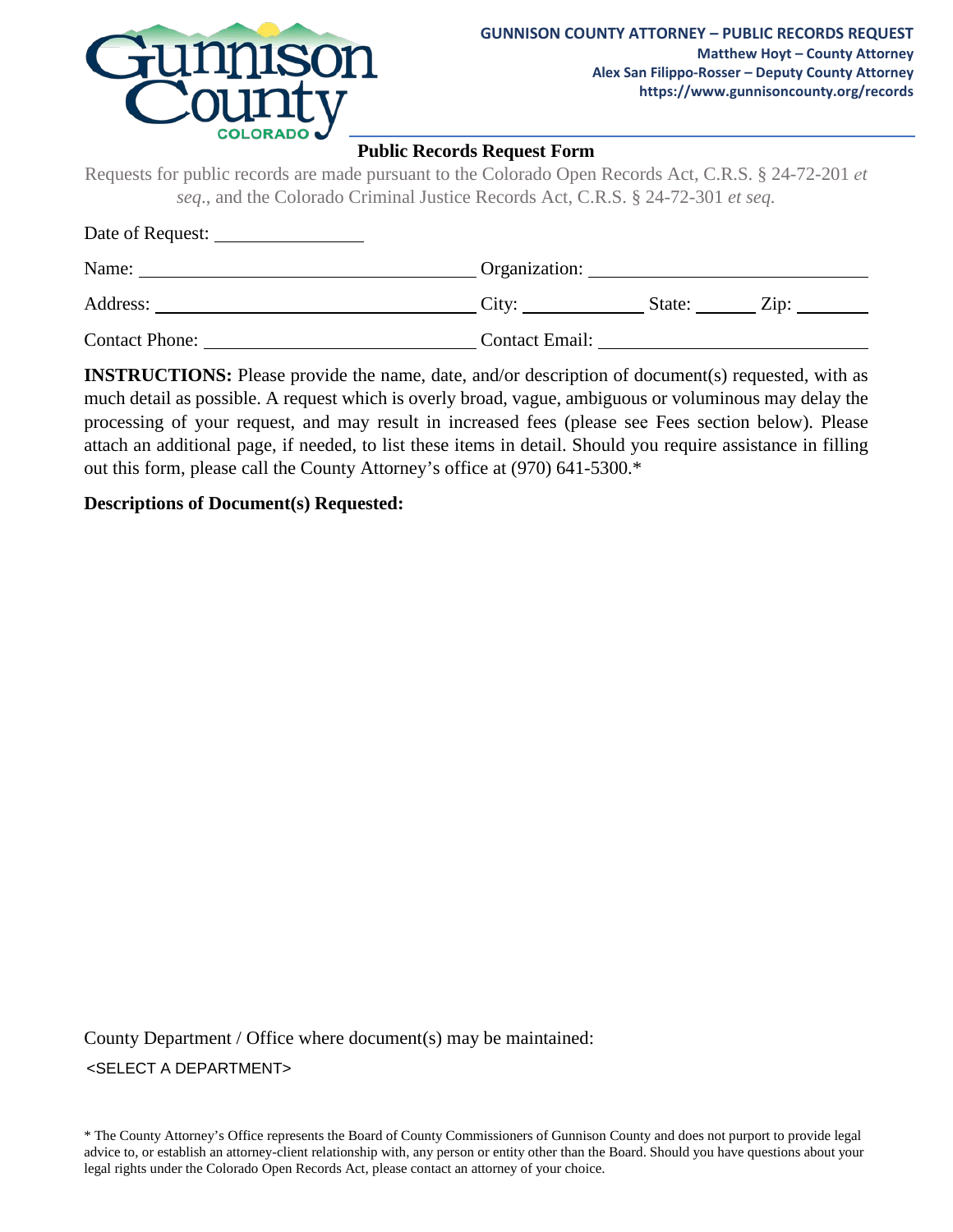# **If you are requesting records from the Gunnison County Sheriff's Office, please review and sign the following affirmation:**

## AFFIRMATION

C.R.S. § 24-72-305.5 provides that the records custodian shall deny any person access to criminal justice records unless a statement is signed which affirms that such records shall not be used for direct solicitation of business for pecuniary gain.

Furthermore, it is unlawful to obtain a copy of a booking photograph knowing (1) that the booking photograph will be placed in a publication or posted to a website, and (2) that removal of the booking photograph from the publication or website requires the payment of a fee or other exchange for pecuniary gain.

I SOLEMNLY AFFIRM THAT I SHALL NOT USE THE REQUESTED INFORMATION FOR THE DIRECT SOLICITATION OF BUSINESS FOR PECUNIARY GAIN AND ACKNOWLEDGE THAT SUCH IS A VIOLATION PUNISHABLE AS AN UNCLASSIFIED MISDEMEANOR PURSUANT TO C.R.S. § 24-72-309.

Signature: Date: Date:

Some public records are available at county offices and on the Gunnison County website (www.gunnisoncounty.org) without the need to tender a formal request for open records. These records include, but are not limited to, documents recorded with the Gunnison County Clerk and Recorder, marriage certificates, land use development applications and permits, other Board and Commission agendas and minutes (e.g., Board of Equalization, Environmental Health Board, Gunnison-Hinsdale Board of Human Services), Gunnison County Board of Equalization agendas and minutes, vital records, property tax information, tax liens and foreclosure information.

Note: Gunnison County is not the custodian of records for judicial matters. Please contact the Gunnison Combined Courts at (970) 642-8300 for records related to judicial matters.

If the records are available pursuant to C.R.S. § 24-72-201 *et seq*. or C.R.S. § 24-72-301 *et seq*., the records shall be made available for viewing within three working days. If extenuating circumstances exist such that the custodian cannot gather the records within the three-day period, the period shall be extended an additional seven working days. The requestor shall be notified of the extension within the first three working days of receiving the request.

Open records requests may be denied if disclosure of the record would be contrary to public interest as defined by statute. Also, the Open Records Act makes available only public documents that already exist. An agency is not required to create or manipulate a record to respond to a request.